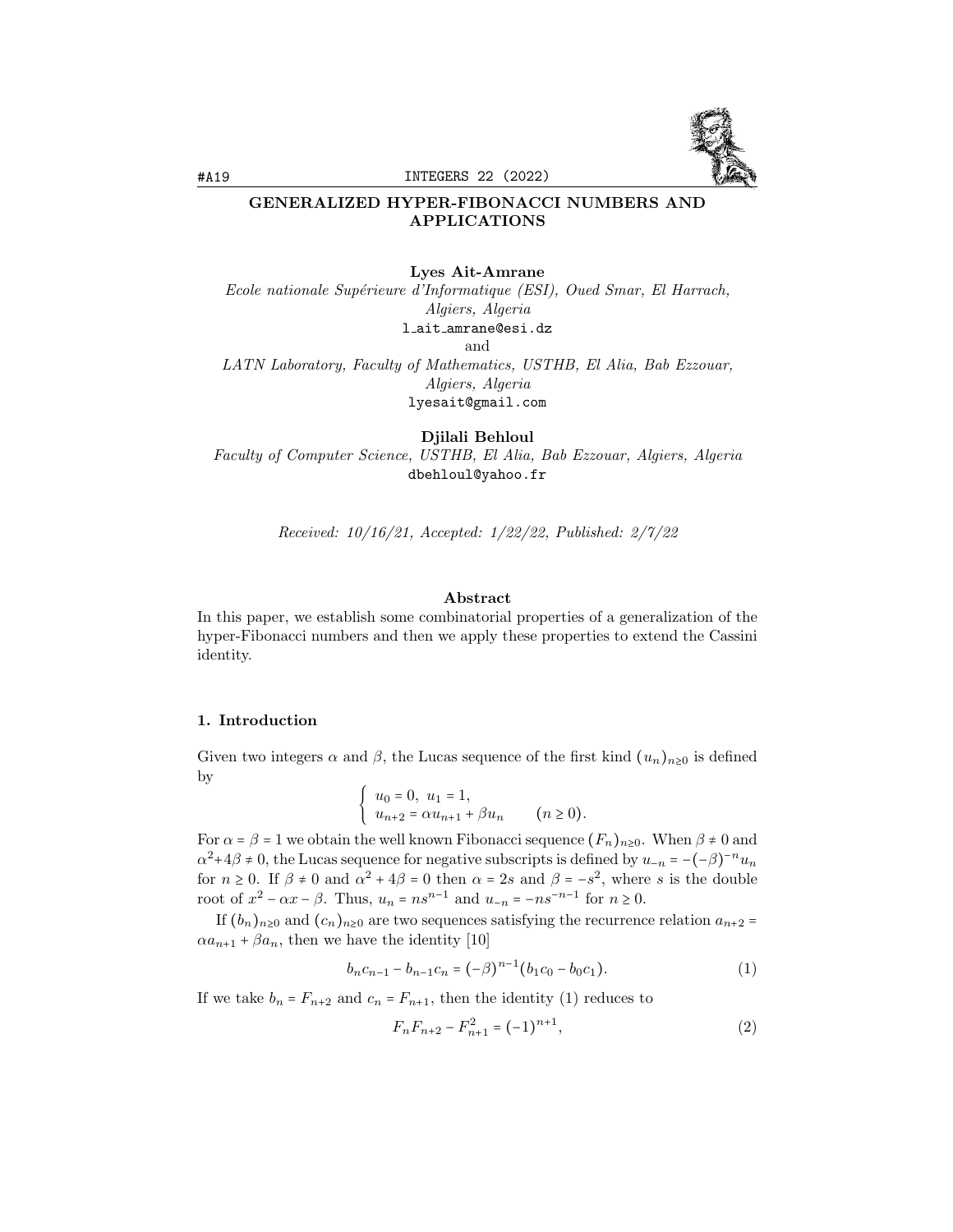## INTEGERS: 21 (2021) 2

which is called the Cassini identity  $[4, 7, 11]$ . The identity  $(2)$  can also be written in matrix form as

$$
\det\begin{pmatrix} F_n & F_{n+1} \\ F_{n+1} & F_{n+2} \end{pmatrix} = (-1)^{n+1}.
$$
 (3)

In  $[5, 9]$  we find a generalization of the Cassini identity for the *p*-Fibonacci numbers. Martinjak and Urbiha [6] extended the Cassini identity (3) to the hyper-Fibonacci numbers defined by

$$
F_n^{(r+1)} = \sum_{k=0}^n F_k^{(r)}, \quad F_n^{(0)} = F_n, \quad F_0^{(r)} = 0, \quad F_1^{(r)} = 1,
$$
 (4)

where r is a nonnegative integer. The number  $F_n^{(r)}$  is called the nth hyper-Fibonacci number of the rth generation. Hyper-Fibonacci numbers were introduced by Dil and Mező [3], they satisfy many interesting number-theoretical and combinatorial properties, e.g. [2]. Martinjak and Urbiha [6] defined the matrix

$$
A_{r,n} = \begin{pmatrix} F_n^{(r)} & F_{n+1}^{(r)} & \cdots & F_{n+r+1}^{(r)} \\ F_{n+1}^{(r)} & F_{n+2}^{(r)} & \cdots & F_{n+r+2}^{(r)} \\ \vdots & \vdots & \ddots & \vdots \\ F_{n+r+1}^{(r)} & F_{n+r+2}^{(r)} & \cdots & F_{n+2r+2}^{(r)} \end{pmatrix}
$$

and proved that

$$
\det(A_{r,n}) = (-1)^{n + \lfloor (r+3)/2 \rfloor}.
$$
 (5)

If we take  $b_n = u_{n+2}$  and  $c_n = u_{n+1}$ , then the identity (1) reduces to

$$
u_n u_{n+2} - u_{n+1}^2 = (-1)^{n+1} \beta^n.
$$
 (6)

In Section 2 we define generalized hyper-Fibonacci numbers associated with the sequence  $(u_n)_{n\geq 0}$  and we give some properties. In Section 3 we extend the identity (6) to these generalized hyper-Fibonacci numbers.

Throughout this paper we denote by  $C_n^k$  the binomial coefficient which is defined for a nonnegative integer  $n$  and an integer  $k$  by

$$
C_n^k = \begin{cases} \frac{n!}{k!(n-k)!} & \text{if } 0 \le k \le n\\ 0 & \text{otherwise} \end{cases}
$$

and for a negative integer  $n$  and an integer  $k$  by

$$
C_n^k = \begin{cases} (-1)^k C_{-n+k-1}^k & \text{if } k \ge 0\\ (-1)^{n-k} C_{-k-1}^{n-k} & \text{if } k \le n\\ 0 & \text{otherwise.} \end{cases}
$$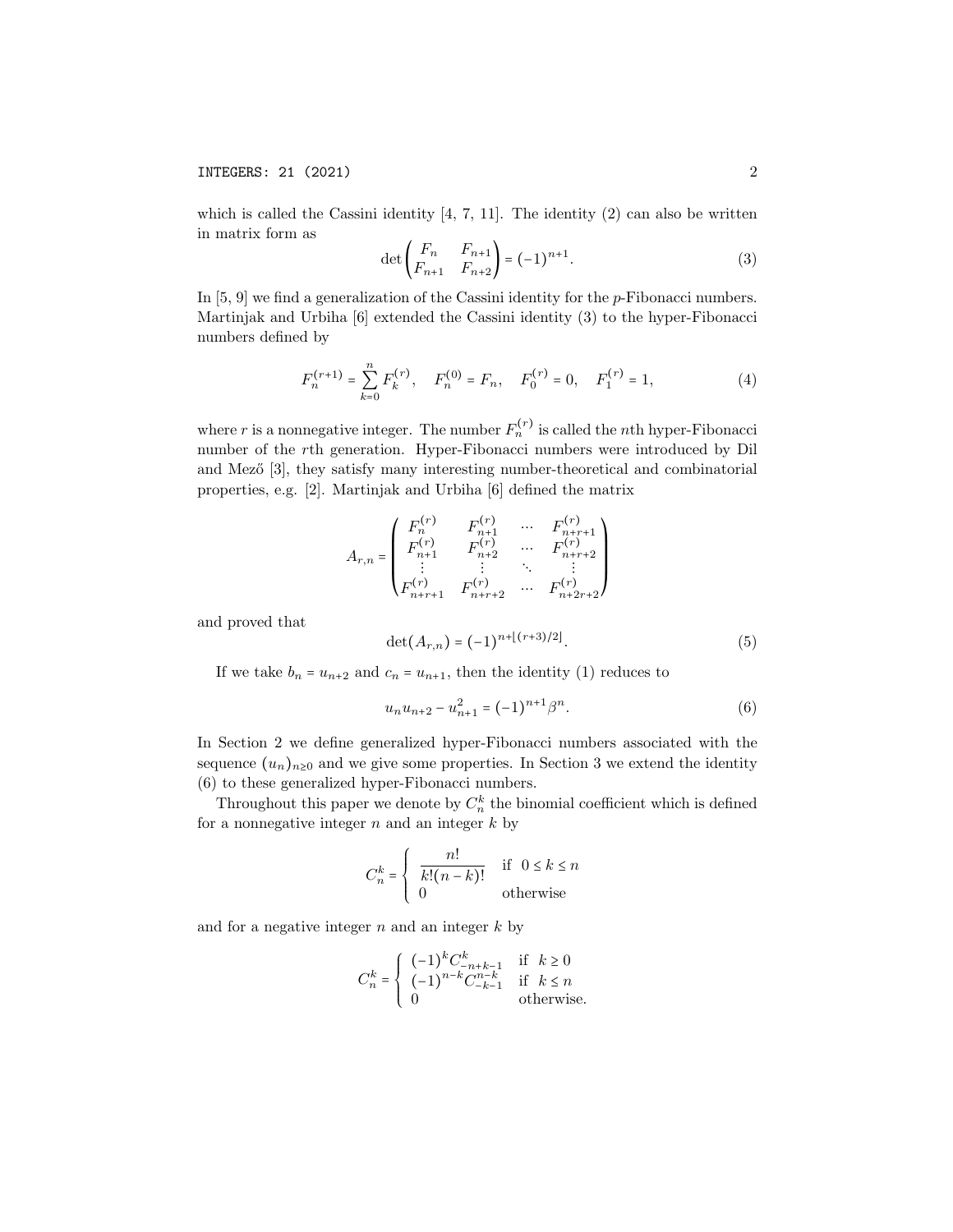#### 2. Generalized Hyper-Fibonacci Numbers

Classically, the hyper-sequence of the rth generation of a sequence  $(T_n)_n$  is defined by  $T_n^{(r+1)}$  = n  $\sum_{k=0}$  $T_k^{(r)}$  $\kappa^{(r)}$ . In this paper we define the generalized hyper-Fibonacci numbers associated with the Lucas sequence  $(u_n)_{n\geq 0}$  by

$$
u_n^{(r+1)} = \sum_{k=0}^n \alpha^{n-k} u_k^{(r)}, \quad u_n^{(0)} = u_n, \quad u_0^{(r)} = 0, \quad u_1^{(r)} = 1,\tag{7}
$$

where r is a nonnegative integer. The coefficients  $\alpha^{n-k}$  are especially added in the definition of  $(u_n^{(r)})_{n\geq 0}$  to get the following starting lemma. In the rest of this paper we assume that  $\beta \neq 0$ .

**Lemma 1.** If  $n \geq 0$  is an integer, then

$$
u_n^{(1)} = \frac{1}{\beta} u_{n+2} - \frac{\alpha^{n+1}}{\beta}.
$$
 (8)

*Proof.* We prove the lemma by induction on n. For  $n = 0$ , the identity (8) is trivially checked. Now assume that (8) is true for an integer  $n \geq 0$ . Then

$$
u_{n+1}^{(1)} = \sum_{k=0}^{n+1} \alpha^{n+1-k} u_k
$$
  
=  $\alpha \sum_{k=0}^{n} \alpha^{n-k} u_k + u_{n+1}$   
=  $\alpha u_n^{(1)} + u_{n+1}$   
=  $\alpha \left( \frac{1}{\beta} u_{n+2} - \frac{\alpha^{n+1}}{\beta} \right) + u_{n+1}$   
=  $\frac{1}{\beta} u_{n+3} - \frac{\alpha^{n+2}}{\beta}.$ 

We conclude that (8) is true for all  $n \geq 0$ .

**Proposition 1.** Let  $r \geq 0$  be an integer. Then

$$
u_n^{(r+1)} = \frac{1}{\beta} u_{n+2}^{(r)} - C_{n+r+1}^r \frac{\alpha^{n+1}}{\beta}, \quad n \ge 0.
$$
 (9)

*Proof.* We prove the proposition by induction on r. It follows from Lemma 1 that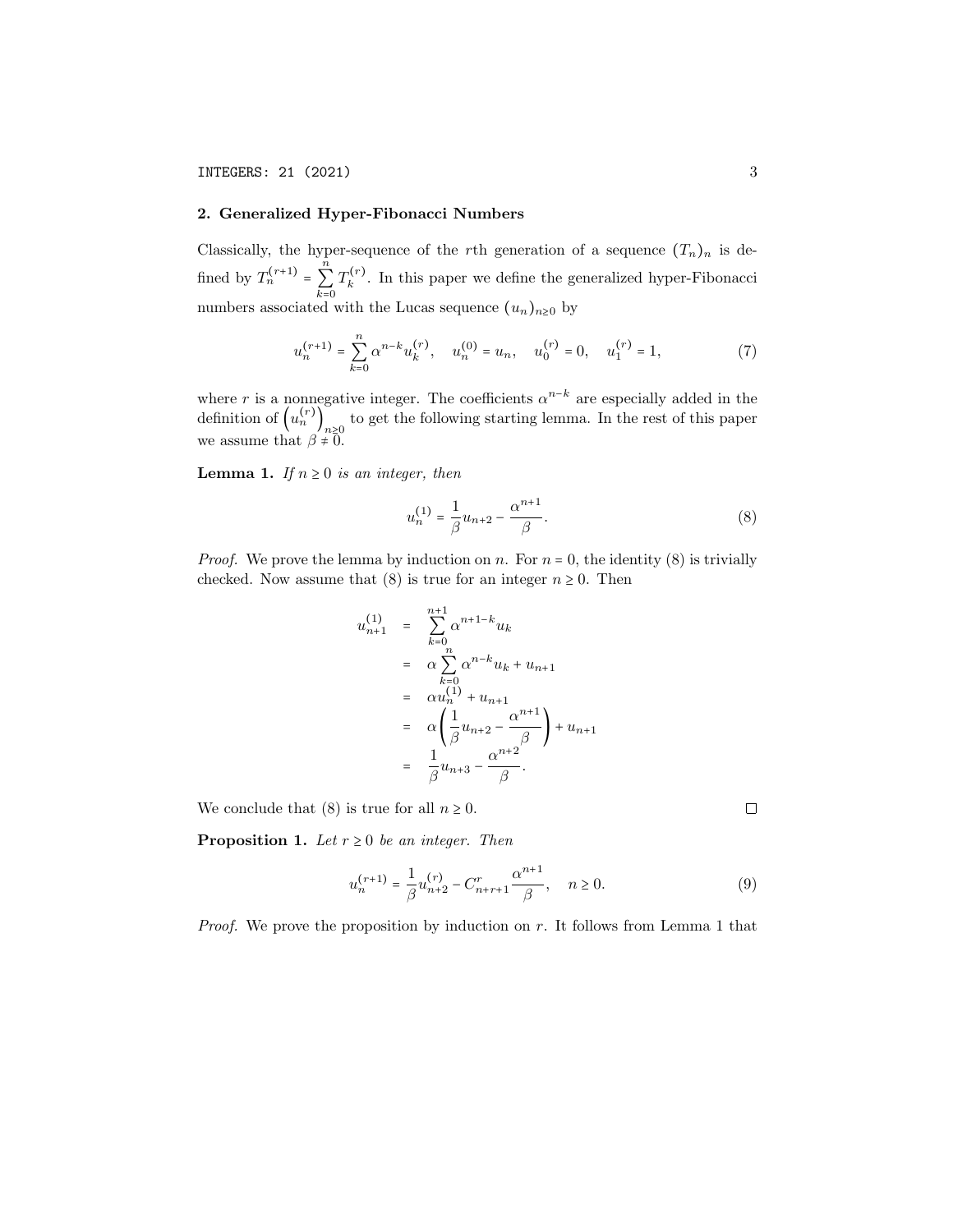(9) is true for  $r = 0$ . Now assume that (9) is true for an integer  $r \ge 0$ . Then

$$
u_n^{(r+2)} = \sum_{k=0}^n \alpha^{n-k} u_k^{(r+1)}
$$
  
\n
$$
= \sum_{k=0}^n \alpha^{n-k} \left( \frac{1}{\beta} u_{k+2}^{(r)} - C_{k+r+1}^r \frac{\alpha^{k+1}}{\beta} \right)
$$
  
\n
$$
= \frac{1}{\beta} \sum_{k=0}^n \alpha^{n-k} u_{k+2}^{(r)} - \frac{1}{\beta} \sum_{k=0}^n C_{k+r+1}^r \alpha^{n+1}
$$
  
\n
$$
= \frac{1}{\beta} \sum_{l=2}^{n+2} \alpha^{n+2-l} u_l^{(r)} - \frac{1}{\beta} \sum_{l=2}^{n+2} C_{l+r-1}^r \alpha^{n+1}
$$
  
\n
$$
= \frac{1}{\beta} \left[ \sum_{l=0}^{n+2} \alpha^{n+2-l} u_l^{(r)} - \alpha^{n+1} \right] - \frac{1}{\beta} \left[ \sum_{l=1}^{n+2} C_{l+r-1}^r \alpha^{n+1} - \alpha^{n+1} \right]
$$
  
\n
$$
= \frac{1}{\beta} u_{n+2}^{(r+1)} - \frac{1}{\beta} \sum_{l=1}^{n+2} C_{l+r-1}^r \alpha^{n+1}
$$
  
\n
$$
= \frac{1}{\beta} u_{n+2}^{(r+1)} - C_{n+r+2}^{r+1} \frac{\alpha^{n+1}}{\beta}.
$$

We deduce that (9) is true for all  $r \geq 0$ .

We get the following as a simple and immediate consequence, it allows us to define the generalized hyper-Fibonacci numbers of negative subscripts.

Corollary 1. Let  $r \geq 0$  and  $n \geq 0$  be integers. Then

$$
u_{n+2}^{(r+1)} = \alpha u_{n+1}^{(r+1)} + \beta u_n^{(r+1)} + C_{n+r+1}^r \alpha^{n+1}.
$$

Proof. According to definition  $(7)$ , we have

$$
u_{n+1}^{(r)} = u_{n+1}^{(r+1)} - \alpha u_n^{(r+1)}.
$$
\n(10)

From  $(9)$  and  $(10)$  we get

$$
u_n^{(r+1)} = \frac{1}{\beta} u_{n+2}^{(r+1)} - \frac{\alpha}{\beta} u_{n+1}^{(r+1)} - C_{n+r+1}^r \frac{\alpha^{n+1}}{\beta}.
$$

We deduce that

$$
u_{n+2}^{(r+1)} = \alpha u_{n+1}^{(r+1)} + \beta u_n^{(r+1)} + C_{n+r+1}^r \alpha^{n+1}.
$$

**Remark 1.** For  $r \geq 1$  and  $\alpha \neq 0$ , the generalized hyper-Fibonacci numbers for negative subscripts are defined by

$$
u_{-n}^{(r)} = \frac{1}{\beta} u_{-n+2}^{(r)} - \frac{\alpha}{\beta} u_{-n+1}^{(r)} - C_{-n+r}^{r-1} \frac{\alpha^{-n+1}}{\beta}, \quad n \ge 0.
$$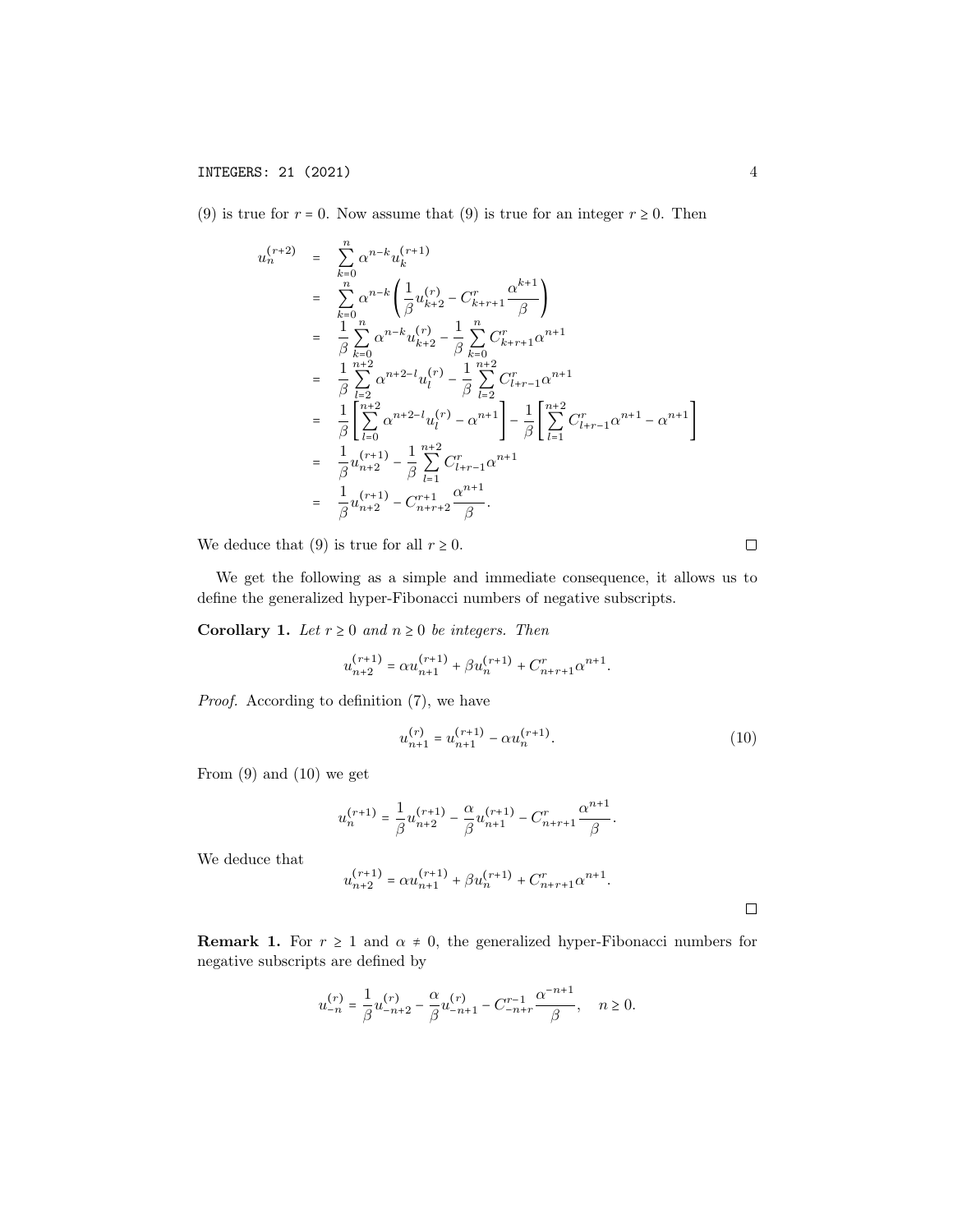**INTEGERS: 21 (2021)** 5

It is easy to see that

$$
u_{-n}^{(r)}=0\quad\text{for }0\leq n\leq r\quad\text{and}\quad u_{-r-1}^{(r)}=\frac{1}{\beta}\left(\frac{-1}{\alpha}\right)^r\neq 0.
$$

If  $\alpha = 0$ , we have from (7) that  $u_n^{(r)} = u_n$  for  $n \ge 0$ . Thus,

$$
u_{-n}^{(r)} = u_{-n}, \quad n \ge 0.
$$

The following theorem is the key behind all the results in Section 3.

**Theorem 1.** Assume that  $\alpha \neq 0$  and let  $r \geq 0$  be an integer. Then

$$
u_{n+r+2}^{(r)} = \sum_{k=0}^{r+1} (-1)^{r+1-k} \alpha^{r-k} \left( \alpha^2 C_{r+1}^{k-1} - \beta C_r^k \right) u_{n+k}^{(r)}, \qquad n \ge -r,
$$
 (11)

where the coefficients  $p_k = (-1)^{r+1-k} \alpha^{r-k} \left( \alpha^2 C_{r+1}^{k-1} - \beta C_r^k \right)$  are unique.

*Proof.* Let us prove the theorem by induction on r. For  $r = 0$  we get  $u_{n+2} =$  $\beta u_n + \alpha u_{n+1}$  which is true by definition of the sequence  $(u_n)_{n\geq 0}$ . Now assume that it is true for an integer  $r \geq 0$ . Since  $n + 1 \geq n \geq -r$ , we deduce from the induction hypothesis that

$$
u_{n+r+3}^{(r)} = \sum_{k=0}^{r+1} (-1)^{r+1-k} \alpha^{r-k} \left( \alpha^2 C_{r+1}^{k-1} - \beta C_r^k \right) u_{n+k+1}^{(r)}.
$$
 (12)

Since  $n + r + 3 \ge n + r + 2 \ge 0$ , we have from (7) that

$$
u_{n+r+3}^{(r)} = u_{n+r+3}^{(r+1)} - \alpha u_{n+r+2}^{(r+1)}.
$$
 (13)

On the other hand, for  $k = 0, 1, \ldots, r + 1$ , we have

$$
u_{n+k+1}^{(r)} = u_{n+k+1}^{(r+1)} - \alpha u_{n+k}^{(r+1)}.
$$
\n(14)

Indeed,

- if  $n + k + 1 \le 0$  we obtain  $0 = 0 0$ ,
- if  $n + k + 1 > 0$  and  $n + k \le 0$ , then  $n + k = 0$  and we obtain  $1 = 1 0$ ,
- if  $n + k > 0$ , then  $n + k + 1 > 0$  and we obtain  $u_{n+i}^{(r)}$  $\binom{r}{n+k+1} = u_{n+k+1}^{(r+1)}$  $\frac{(r+1)}{n+k+1} - \alpha u_{n+k}^{(r+1)}$  $\frac{(r+1)}{n+k}$ .

We get from  $(12)$ ,  $(13)$  and  $(14)$  that

$$
u_{n+r+3}^{(r+1)} - \alpha u_{n+r+2}^{(r+1)} = \sum_{k=0}^{r+1} (-1)^{r+1-k} \alpha^{r-k} \left( \alpha^2 C_{r+1}^{k-1} - \beta C_r^k \right) \left( u_{n+k+1}^{(r+1)} - \alpha u_{n+k}^{(r+1)} \right).
$$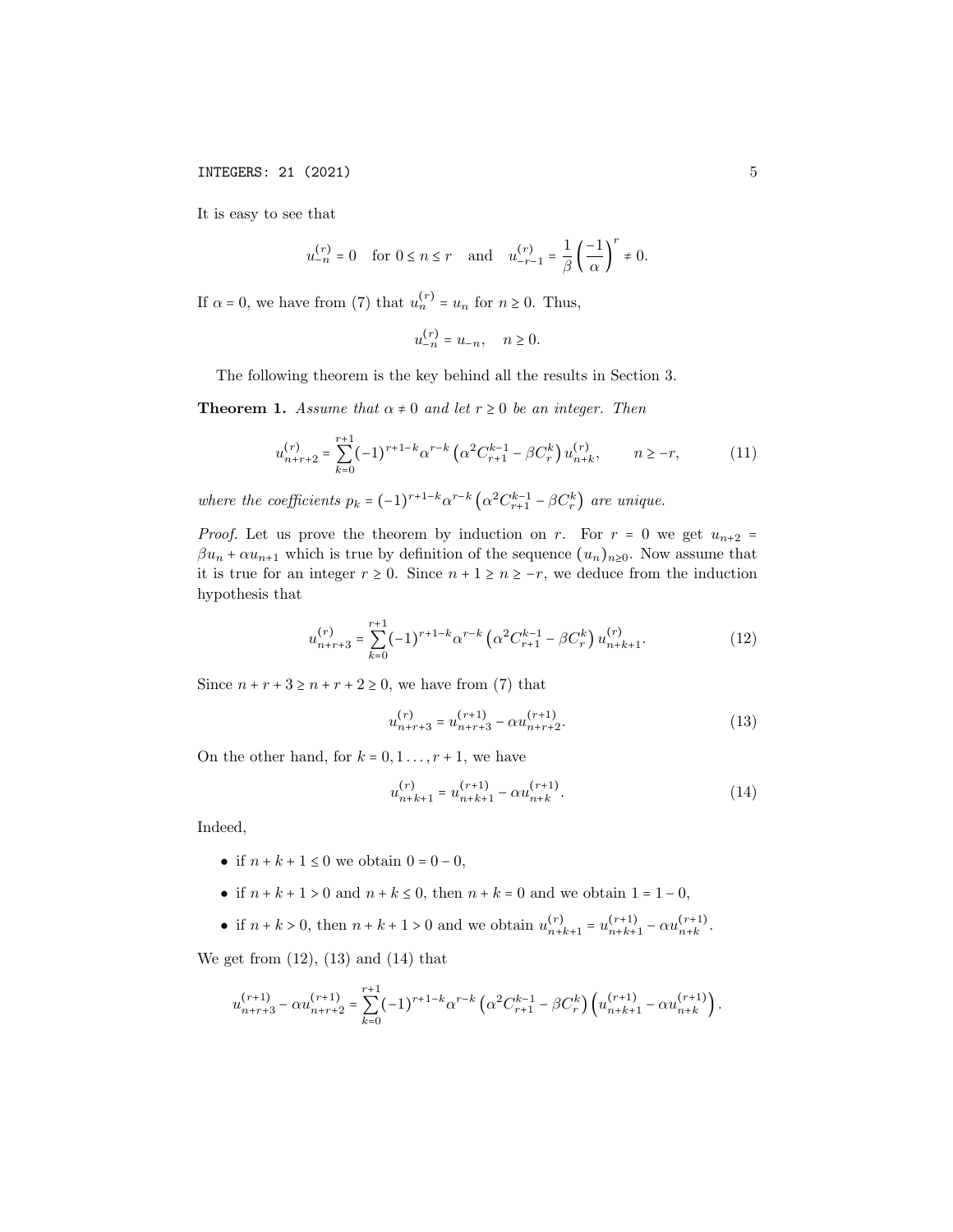We deduce that

$$
u_{n+r+3}^{(r+1)} = \alpha u_{n+r+2}^{(r+1)} + \sum_{k=0}^{r+1} (-1)^{r+1-k} \alpha^{r-k} \left( \alpha^2 C_{r+1}^{k-1} - \beta C_r^k \right) u_{n+k+1}^{(r+1)} + \sum_{k=0}^{r+1} (-1)^{r-k} \alpha^{r+1-k} \left( \alpha^2 C_{r+1}^{k-1} - \beta C_r^k \right) u_{n+k}^{(r+1)} = (\alpha r + 2\alpha) u_{n+r+2}^{(r+1)} + \sum_{k=0}^{r} (-1)^{r+1-k} \alpha^{r-k} \left( \alpha^2 C_{r+1}^{k-1} - \beta C_r^k \right) u_{n+k+1}^{(r+1)} + (-\alpha)^{r+1} \beta u_n^{(r+1)} + \sum_{k=1}^{r+1} (-1)^{r-k} \alpha^{r+1-k} \left( \alpha^2 C_{r+1}^{k-1} - \beta C_r^k \right) u_{n+k}^{(r+1)} = (\alpha r + 2\alpha) u_{n+r+2}^{(r+1)} + \sum_{l=1}^{r+1} (-1)^{r-l} \alpha^{r+1-l} \left( \alpha^2 C_{r+1}^{l-2} - \beta C_r^{l-1} \right) u_{n+l}^{(r+1)} + (-\alpha)^{r+1} \beta u_n^{(r+1)} + \sum_{k=1}^{r+1} (-1)^{r-k} \alpha^{r+1-k} \left( \alpha^2 C_{r+1}^{k-1} - \beta C_r^k \right) u_{n+k}^{(r+1)} = \sum_{k=0}^{r+2} (-1)^{r-k} \alpha^{r+1-k} \left( \alpha^2 C_{r+2}^{k-2} + \alpha^2 C_{r+1}^{k-1} - \beta C_r^{k-1} - \beta C_r^k \right) u_{n+k}^{(r+1)} = \sum_{k=0}^{r+2} (-1)^{r-k} \alpha^{r+1-k} \left( \alpha^2 C_{r+2}^{k-2} - \beta C_{r+1}^k \right) u_{n+k}^{(r+1)}.
$$

We conclude that (11) is true for all  $r \geq 0$ .

Let us show the uniqueness of the coefficients  $p_k$ . Assume that for  $r \ge 0$  we have

$$
u_{n+r+2}^{(r)} = \sum_{k=0}^{r+1} p_k u_{n+k}^{(r)} = \sum_{k=0}^{r+1} p_k' u_{n+k}^{(r)}, \quad p_k, p_k' \in \mathbb{Z}, n+r \geq 0.
$$

Therefore,

$$
\sum_{k=0}^{r+1} (p_k - p'_k) u_{n+k}^{(r)} = 0.
$$
 (15)

For  $n = -r$  we get from (15) that  $p_{r+1} = p'_{r+1}$ . Thus, (15) becomes

$$
\sum_{k=0}^r (p_k - p'_k) u_{n+k}^{(r)} = 0.
$$

For  $n = -r + 1$ , we obtain  $p_r = p'_r$ . Proceeding in the same way, we get

$$
p_k = p'_k, \qquad 0 \le k \le r+1.
$$

 $\Box$ 

**Corollary 2.** Let  $r \geq 0$  be an integer and  $(F_n^{(r)})_n$  be the hyper-Fibonacci numbers defined by  $(4)$ . Then

$$
F_{n+r+2}^{(r)} = \sum_{k=0}^{r+1} (-1)^{r-k} \left( C_r^k - C_{r+1}^{k-1} \right) F_{n+k}^{(r)}, \qquad n \ge -r.
$$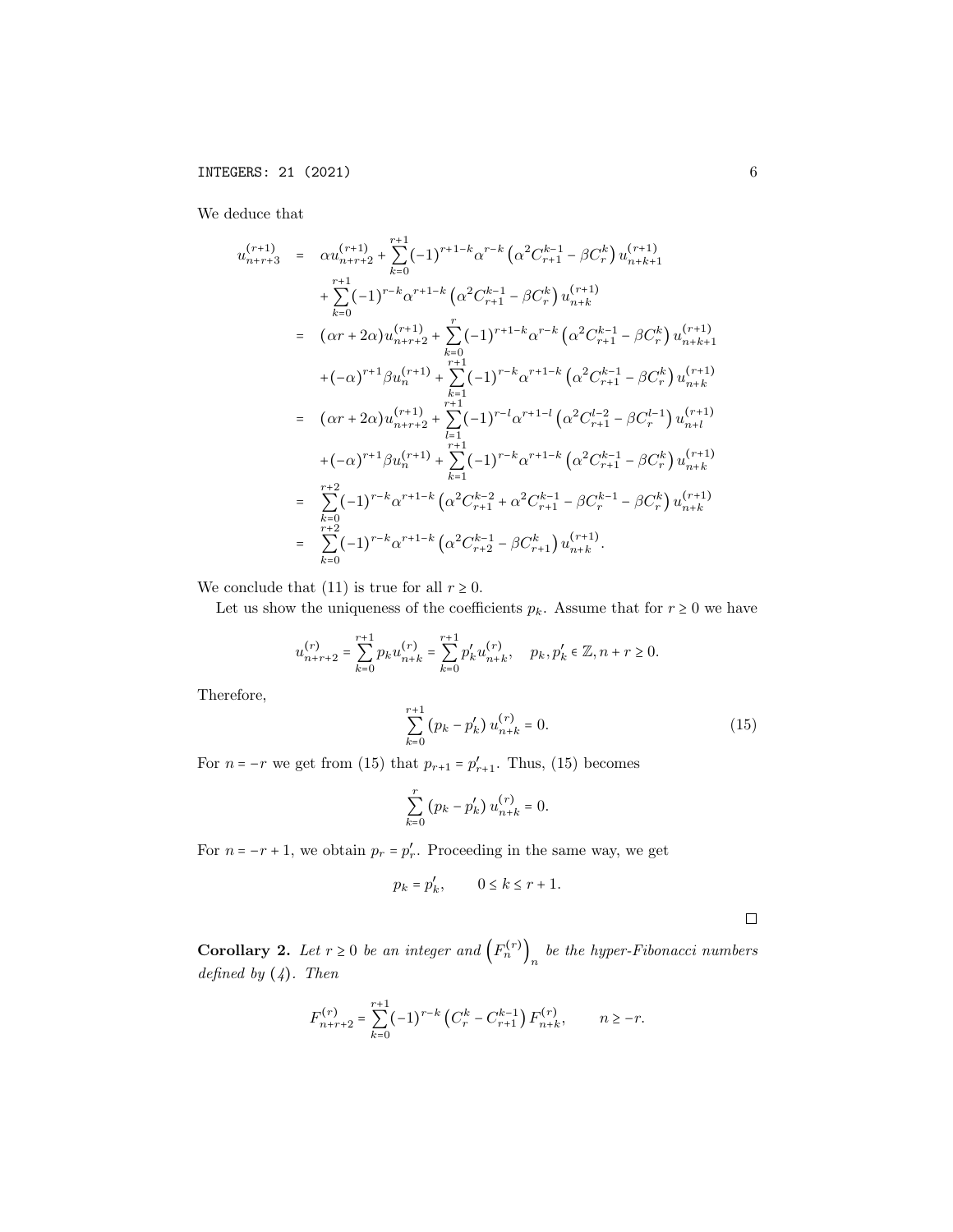**INTEGERS: 21 (2021)** 7

*Proof.* The corollary follows from the identity (11) with  $\alpha = \beta = 1$ .

**Remark 2.** The coefficients  $p_k = (-1)^{r-k} \left( C_r^k - C_{r+1}^{k-1} \right)$  given explicitly in Corollary 2 are the same as those given recursively in [6].

Let us spread Lemma 1 to the rth generation.

**Proposition 2.** Let  $r > 0$  be an integer. Then

$$
u_n^{(r)} = \frac{1}{\beta^r} u_{n+2r} - \sum_{k=1}^r C_{n+2r-k}^{k-1} \frac{\alpha^{n+2r-2k+1}}{\beta^{r+1-k}}, \quad n \ge 0.
$$
 (16)

*Proof.* We prove the proposition by induction on r. It follows from Lemma 1 that (16) is true for  $r = 1$ . Now assume that (16) is true for an integer  $r \ge 1$ . Then from (9) we get

$$
u_n^{(r+1)} = \frac{1}{\beta} u_{n+2}^{(r)} - C_{n+r+1}^r \frac{\alpha^{n+1}}{\beta}
$$
  
= 
$$
\frac{1}{\beta^{r+1}} u_{n+2+2r} - \sum_{k=1}^r C_{n+2+2r-k}^{k-1} \frac{\alpha^{n+2+2r-2k+1}}{\beta^{r+2-k}} - C_{n+r+1}^r \frac{\alpha^{n+1}}{\beta}
$$
  
= 
$$
\frac{1}{\beta^{r+1}} u_{n+2(r+1)} - \sum_{k=1}^{r+1} C_{n+2(r+1)-k}^{k-1} \frac{\alpha^{n+2(r+1)-2k+1}}{\beta^{r+2-k}}.
$$

We conclude that (16) is true for all  $r \geq 1$ .

Recall the formula [1]

$$
u_n = \sum_{k=0}^{\lfloor \frac{n-1}{2} \rfloor} C_{n-k-1}^k \alpha^{n-2k-1} \beta^k, \quad n \ge 1,
$$
 (17)

that we are now able to generalize to any generation  $r$ .

Corollary 3. Let  $n > 0$  and  $r \geq 0$  be integers. Then

$$
u_n^{(r)} = \sum_{k=0}^{\lfloor \frac{n-1}{2} \rfloor} C_{n+r-k-1}^{k+r} \alpha^{n-2k-1} \beta^k.
$$
 (18)

*Proof.* If  $r = 0$ , then (18) is simply (17). Thus, assume that  $r \geq 1$ . From Proposition 2 and the identity (17) we get

$$
u_n^{(r)} = \frac{1}{\beta} u_{n+2r} - \sum_{k=1}^r C_{n+2r-k}^{k-1} \frac{\alpha^{n+2r-2k+1}}{\beta^{r+1-k}}
$$
  
\n
$$
= \sum_{k=0}^{\lfloor \frac{n+2r-1}{2} \rfloor} C_{n+2r-k-1}^{k} \frac{\alpha^{n+2r-2k-1}}{\beta^{r-k}} - \sum_{k=0}^{r-1} C_{n+2r-k-1}^{k} \frac{\alpha^{n+2r-2k-1}}{\beta^{r-k}}
$$
  
\n
$$
= \sum_{k=r}^{\lfloor \frac{n+2r-1}{2} \rfloor} C_{n+2r-k-1}^{k} \frac{\alpha^{n+2r-2k-1}}{\beta^{r-k}}
$$
  
\n
$$
= \sum_{k=0}^{\lfloor \frac{n-1}{2} \rfloor} C_{n+r-k-1}^{k+r} \alpha^{n-2k-1} \beta^{k}.
$$

 $\Box$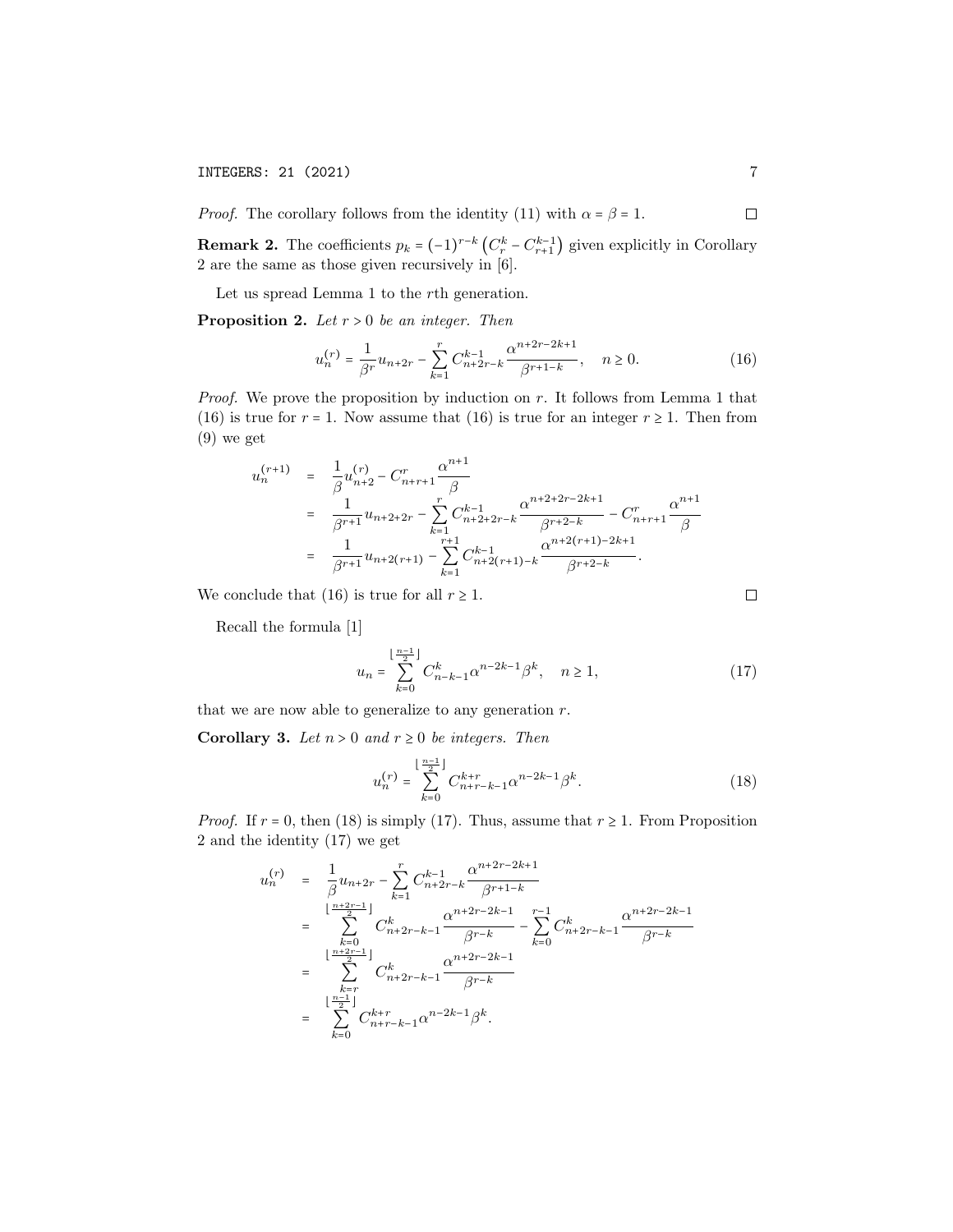The next corollary gives an extension of the Binet formula to any positive generation of the generalized hyper-Fibonacci numbers.

Corollary 4. Let  $a = \alpha +$  $\sqrt{\alpha^2 + 4\beta}$  /2 and  $b = (\alpha - \sqrt{\alpha^2 + 4\beta})$  /2 with  $\alpha^2 + 4\beta \neq 0$ . Then for all  $r \geq 1$  we have

$$
u_n^{(r)} = \frac{1}{\beta^r} \frac{a^{n+2r} - b^{n+2r}}{a-b} - \sum_{k=1}^r C_{n+2r-k}^{k-1} \frac{\alpha^{n+2r-2k+1}}{\beta^{r+1-k}}, \quad n \ge 0.
$$

Proof. It is well known [8] that

$$
u_n = \frac{a^n - b^n}{a - b}, \qquad n \ge 0.
$$

Thus, the corollary follows from Proposition 2.

 $\Box$ 

## 3. Cassini Identity for the Generalized Hyper-Fibonacci Numbers

Assume that  $\alpha \neq 0$ . We deduce from Theorem 1 that the generalized hyper-Fibonacci numbers  $(u_n^{(r)})_n$  can be defined by the vector recurrence relation

$$
\begin{pmatrix} u_{n+1}^{(r)} \\ u_{n+2}^{(r)} \\ \vdots \\ u_{n+r+2}^{(r)} \end{pmatrix} = U_{r+2} \begin{pmatrix} u_n^{(r)} \\ u_{n+1}^{(r)} \\ \vdots \\ u_{n+r+1}^{(r)} \end{pmatrix},
$$
(19)

where  $n + r \geq 0$ . The matrix  $U_{r+2}$  is defined by

$$
U_{r+2} = \begin{pmatrix} 0 & 1 & 0 & \cdots & 0 & 0 \\ 0 & 0 & 1 & \cdots & 0 & 0 \\ \vdots & \vdots & \vdots & \ddots & \vdots & \vdots \\ 0 & 0 & 0 & \cdots & 1 & 0 \\ 0 & 0 & 0 & \cdots & 0 & 1 \\ p_0 & p_1 & p_2 & \cdots & p_r & p_{r+1} \end{pmatrix}.
$$

The coefficients  $p_k$ , for  $k = 0, 1, \ldots, r + 1$ , are those described in Theorem 1. For  $\alpha, n, r \in \mathbb{Z}$  such that  $n \geq 0$  and  $r \geq 0$ , let us define another matrix by

$$
B_{r,n} = \begin{pmatrix} u_n^{(r)} & u_{n+1}^{(r)} & \cdots & u_{n+r+1}^{(r)} \\ u_{n+1}^{(r)} & u_{n+2}^{(r)} & \cdots & u_{n+r+2}^{(r)} \\ \vdots & \vdots & \ddots & \vdots \\ u_{n+r+1}^{(r)} & u_{n+r+2}^{(r)} & \cdots & u_{n+2r+2}^{(r)} \end{pmatrix}.
$$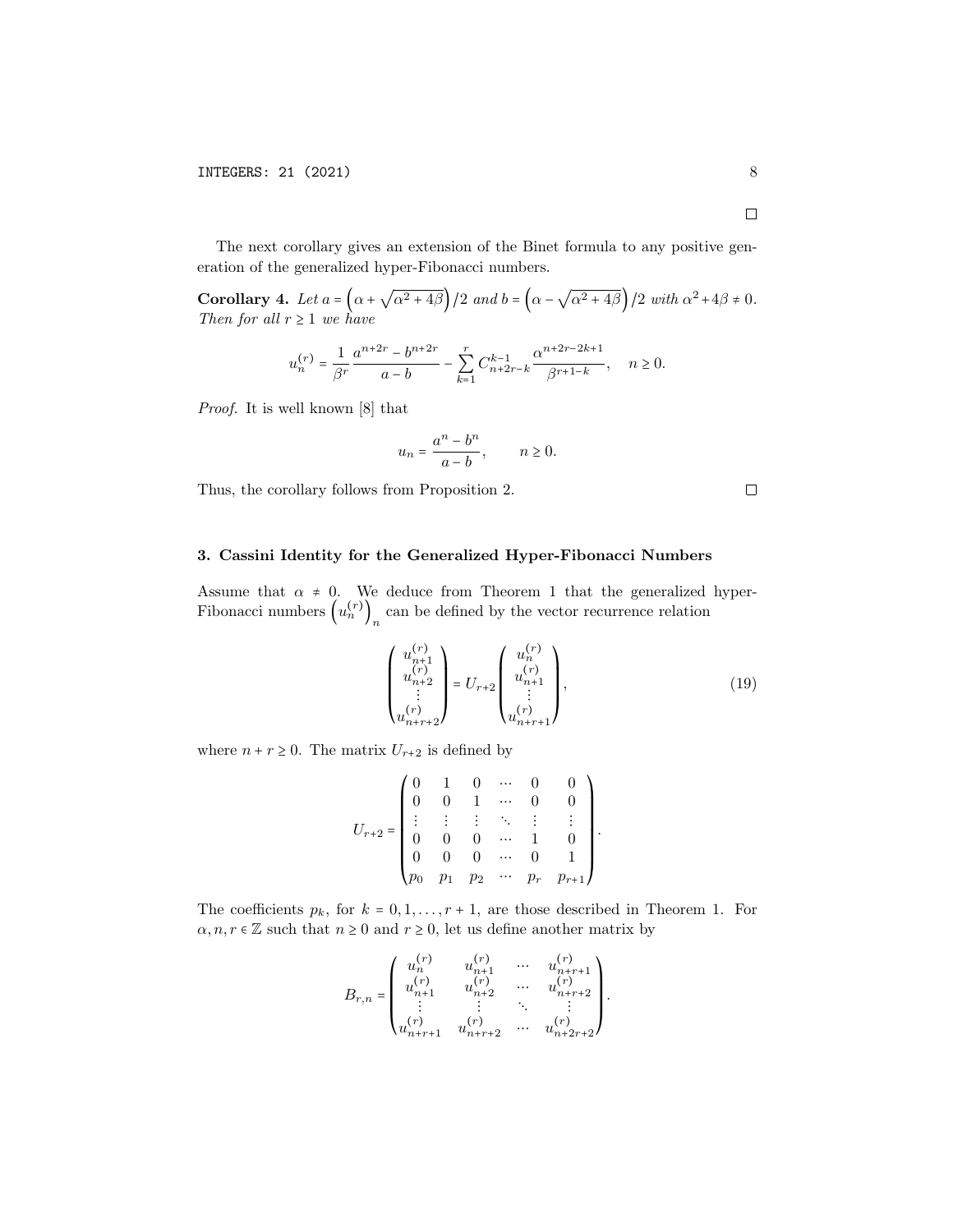**Lemma 2.** Let  $\alpha, n, r \in \mathbb{Z}$  such that  $\alpha \neq 0, n \geq 0$  and  $r \geq 0$ . Then

$$
B_{r,n} = U_{r+2}^n B_{r,0}.
$$

*Proof.* From the relation (19) we can write  $B_{r,n} = U_{r+2}B_{r,n-1}$ . It follows that

$$
B_{r,n} = U_{r+2}B_{r,n-1} = U_{r+2}^2B_{r,n-2} = \dots = U_{r+2}^nB_{r,0}.
$$

 $\Box$ 

 $\Box$ 

**Lemma 3.** Assume that  $\alpha \neq 0$  and let  $r \geq 0$  be an integer. Then

$$
\det(U_{r+2})=-\alpha^r\beta.
$$

Proof. It is clear that

$$
\det (U_{r+2}) = (-1)^{r+3} p_0 = (-1)^{r+3} (-1)^{r+1} \alpha^r (-\beta) = -\alpha^r \beta.
$$

We are now ready to extend the Cassini identity (5).

**Theorem 2.** Let  $\alpha, n, r \in \mathbb{Z}$  such that  $n \geq 0$  and  $r \geq 0$ . Then

$$
\det (B_{r,n}) = (-1)^{n + \lfloor (r+3)/2 \rfloor} \alpha^{rn + r^2} \beta^{n+r}.
$$

*Proof.* Assume that  $\alpha \neq 0$ . We deduce from (19) that the multiplication by  $U_{r+2}^{-1}$ decreases by 1 the subscript of each component, i.e.,

$$
U_{r+2}^{-1}B_{r,0} = \begin{pmatrix} u_{-1}^{(r)} & u_0^{(r)} & \cdots & u_r^{(r)} \\ u_0^{(r)} & u_1^{(r)} & \cdots & u_{r+1}^{(r)} \\ \vdots & \vdots & \ddots & \vdots \\ u_r^{(r)} & u_{r+1}^{(r)} & \cdots & u_{2r+1}^{(r)} \end{pmatrix}.
$$

Thus,

$$
U_{r+2}^{-r}B_{r,0} = \begin{pmatrix} u_{-r}^{(r)} & u_{1-r}^{(r)} & \cdots & u_1^{(r)} \\ u_{1-r}^{(r)} & u_{2-r}^{(r)} & \cdots & u_2^{(r)} \\ \vdots & \vdots & \ddots & \vdots \\ u_1^{(r)} & u_2^{(r)} & \cdots & u_{r+2}^{(r)} \end{pmatrix}.
$$

Since  $u_{-n}^{(r)} = 0$  for  $0 \le n \le r$  and  $u_1^{(r)}$  $1^{(r)} = 1$ , then

$$
U_{r+2}^{-r}B_{r,0}=\begin{pmatrix} 0 & 0 & \cdots & 0 & 1 \\ 0 & 0 & \cdots & 1 & u_2^{(r)} \\ \vdots & \vdots & \ddots & \vdots & \vdots \\ 0 & 1 & \cdots & u_r^{(r)} & u_{r+1}^{(r)} \\ 1 & u_2^{(r)} & \cdots & u_{r+1}^{(r)} & u_{r+2}^{(r)} \end{pmatrix}.
$$